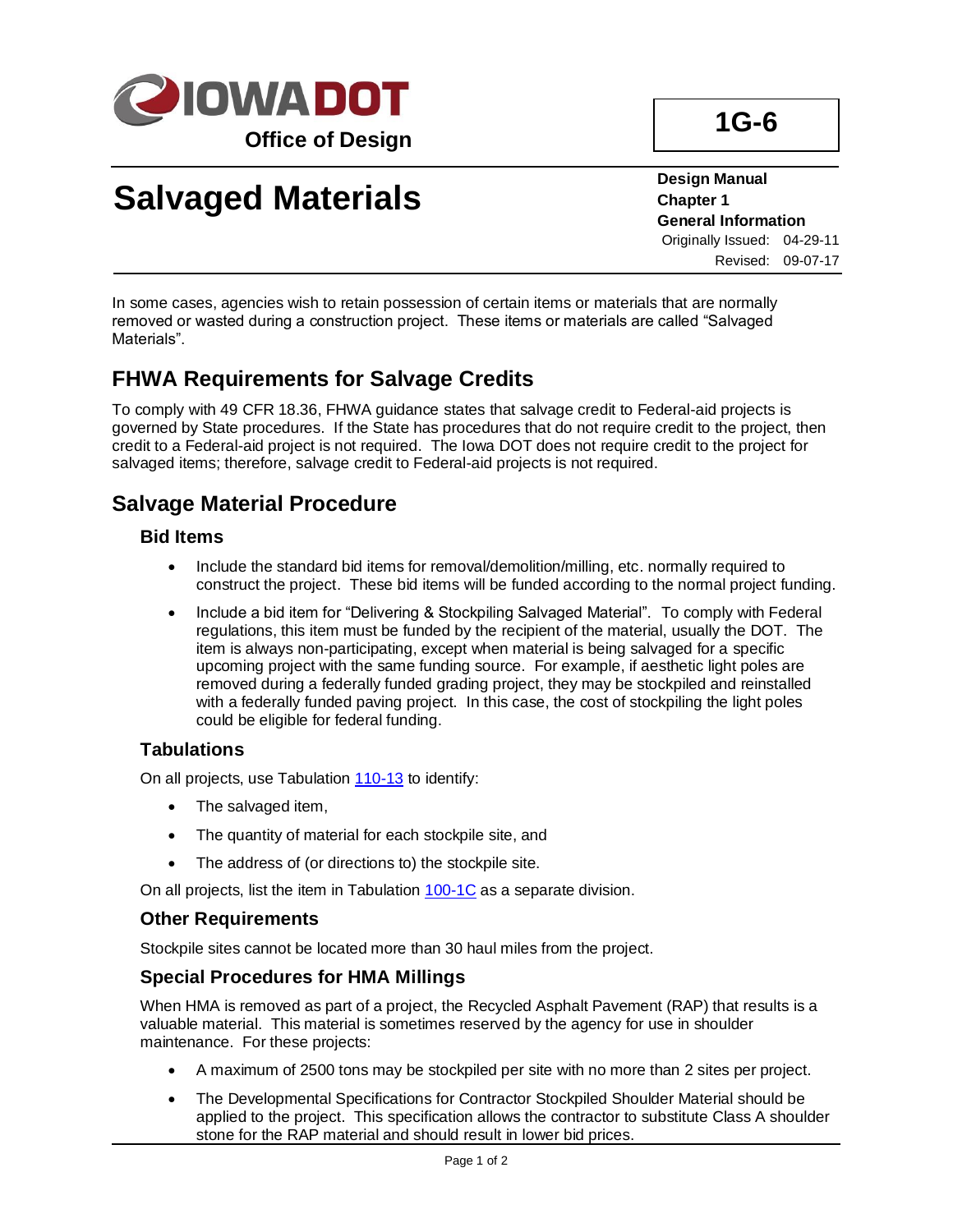- Use the "Contractor Stockpiled Shoulder Material" bid item instead of the "Deliver and Stockpile Salvaged Materials" bid item. This bid item must be fully funded by the agency receiving the material.
- A public interest finding is not required when these guidelines are followed.

#### **Public Interest Findings**

A public interest finding may be required on some projects. Refer to Section [1C-7.](01C-07.pdf)